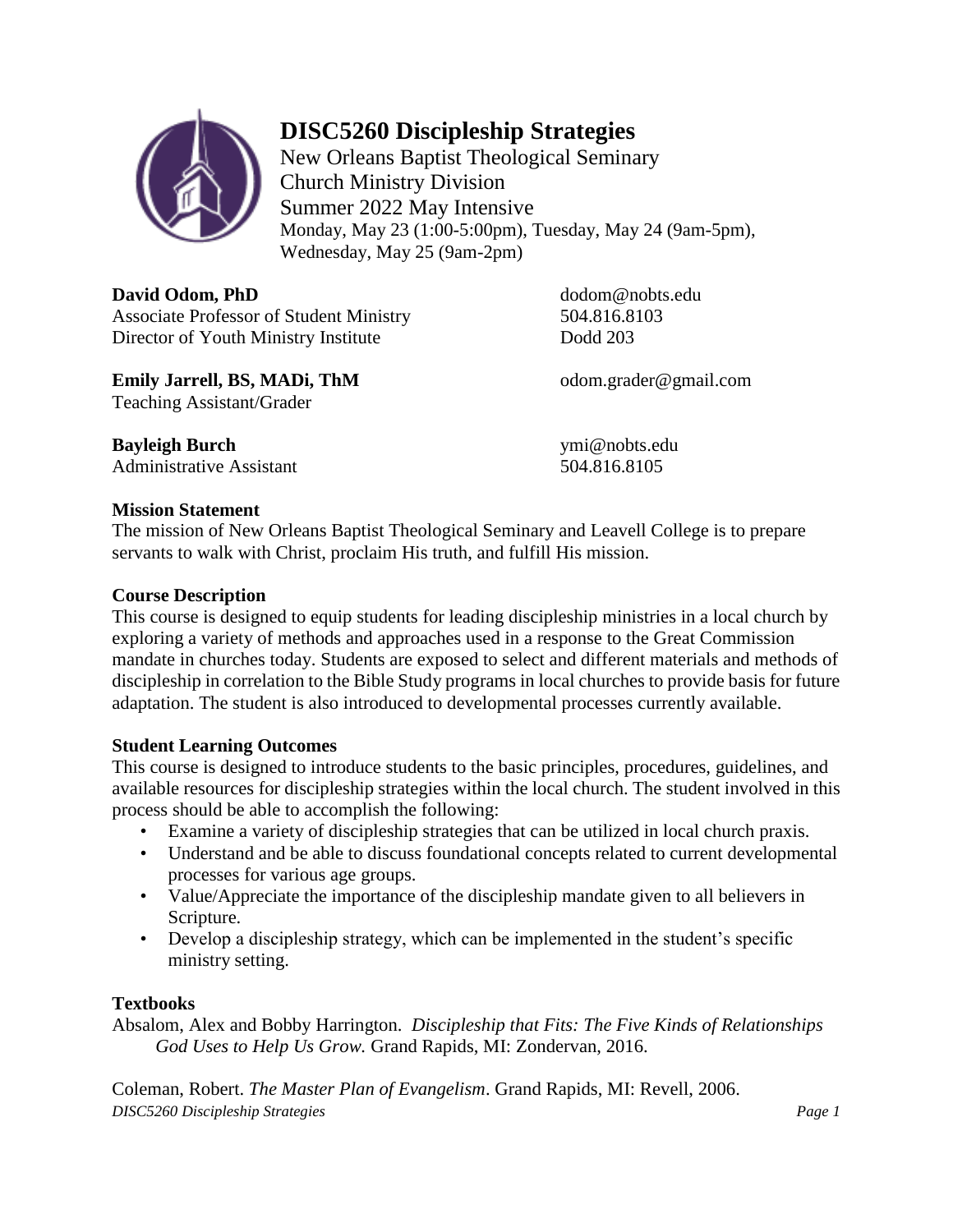Dean, Jody and Hal Stewart, eds. *Together We Equip.* Bloomington, IN: Westbow Press, 2018.

Malphurs, Aubrey. *Strategic Disciple Making: A Practical Tool for Successful Ministry*. Grand Rapids, MI: Baker Books, 2009.

#### **Course Methodology**

The course will involve the following methodologies: reading assignments, classroom lecture and discussion, and individual learning assignments.

#### **Format**

This course is taught on campus as an Intensive May 23-25 in the classroom.

#### **Embedded Assignment**

This course has been identified as a core course and therefore an embedded assignment exists for this course.

#### **Assignments and Evaluation Criteria**

All assignments must be submitted electronically on Blackboard. Unless otherwise noted, all assignments are due before midnight on the due date. See Course Schedule (last page) for due dates.

#### **1. Classroom Decorum and Engagement (10%)**

Attendance/Participation is required for every course session due to the interactive learning format of the course. A positive attitude can only enhance the learning experience. Therefore, for the purposes of this class, a *positive attitude* and *participation* are defined as productive and interactive engagement with in-class/online threads and dialogues throughout a full course session. You cannot participate effectively if you are not focused on the subject matter while in the classroom. Consequently, the student is expected:

- To come class with a constructive point of view, prepared to interact with the readings and resources on the course topic in discussion groups and classroom dialogues.
- To dress appropriately and in accordance with the NOBTS Student Handbook. *This means no flip-flops and no ball caps!*
- To turn cell phones on silent and to not accept any phone calls during class.
- Use laptops, iPads and other electronic devices appropriately to enhance class participation and abstain from social media (i.e., Facebook, messaging, etc.) and ministry responsibilities (e-mails, web site updates, etc.) during class sessions.

#### **2. Book Critiques (15% or each book is 5%) Due: May 25**

Write a 3-page type-written double-spaced report on three of the textbooks (*Discipleship that Fits, The Master Plan of Evangelism,* and *Together We Equip*). The book review should include the following two components: 1) A one-page **content summary** 2) A two-page **reflection summary** of significant ideas (direct quotes or general ideas) from the book. The following should be included with each significant idea: a) the book page number; b) one of the three identified categories below and c) brief reflective personal comments.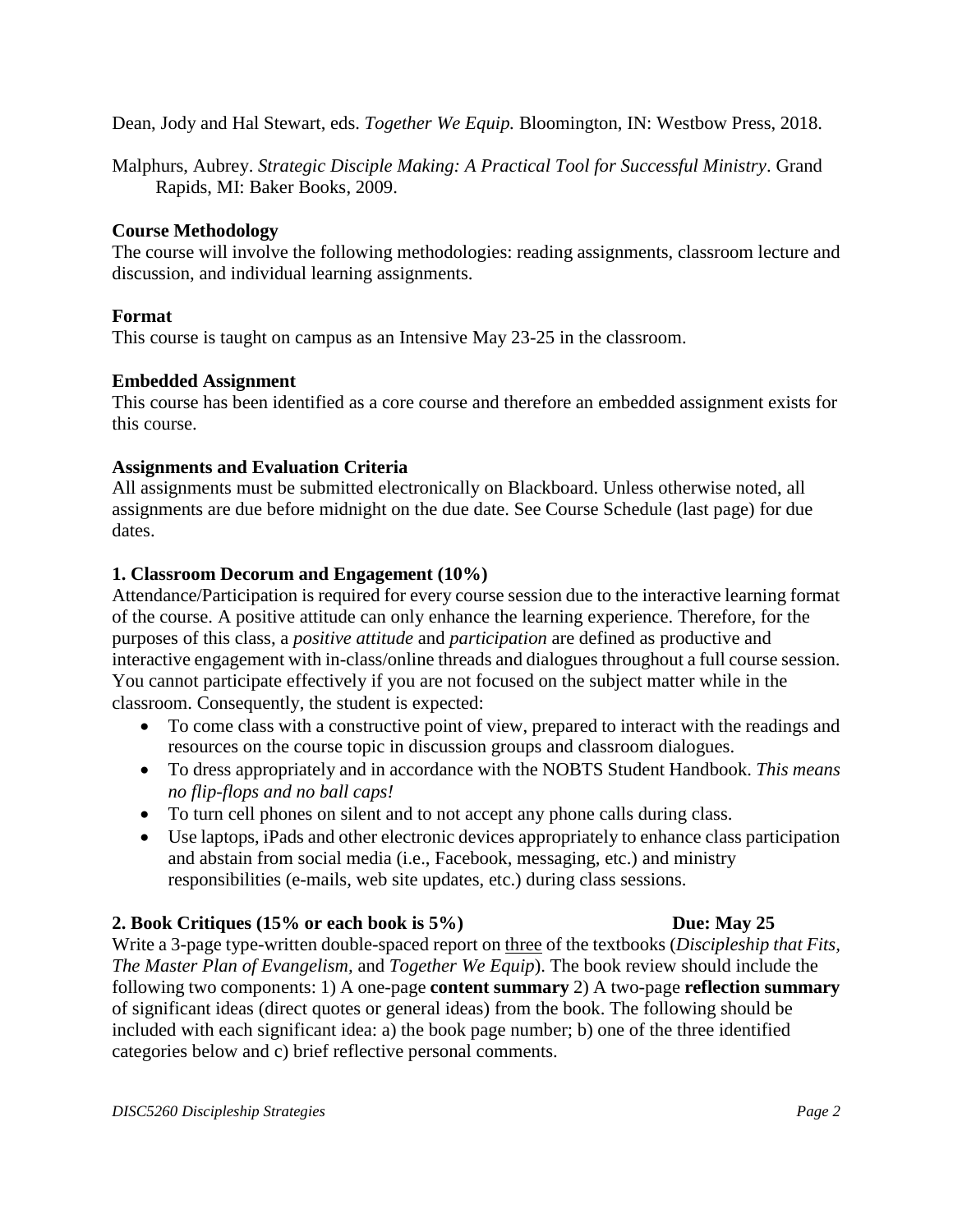- 1. AGREEMENT Thoughts with which you are in firm agreement; things that make you say "Yes!" or items that inspire you to action in your life and move your spirit.
- 2. DISAGREEMENT Thoughts in which you find dissonance; areas with which you might disagree.
- 3. MORE THOUGHT Areas that you want to spend more time thinking about; things that make you wonder; items on which you are not sure what your stance it.

#### **3. Biblical Overview of Discipleship Paper (20%)**

Write an 8-page paper discussing the biblical mandate for discipleship. Include an overview of Old Testament and New Testament examples of discipleship. Examine how this mandate and the examples included are applicable to the local church. Use at least eight sources including the Bible and the course texts, preferably scholarly works. Seminary Style Guide is required for this assignment. Refer to the Blackboard document "General Considerations for the Biblical Overview of Discipleship Paper" for help with this assignment.

#### **Assignment Formatting**

- Type this assignment according to Seminary Style Guide format
- All papers must be written in third person and double-spaced
- Use 12 point Times New Roman font
- Use the same number of references as assigned pages
- Use correct spelling and grammar
- Use proper pagination
- Include your name on the *cover page*
- Write the *full* assignment

#### **4. Profile for Discipleship Strategy/Planning Chart (15%)**

Create a profile identifying the context for the development of a discipleship strategy (the upcoming assignment). Include a half-page detailed description of the setting for the strategy (geographic location, ministry setting, needs, etc.) and a half-page detailed description of the individuals involved in the process (age, developmental needs, gender, etc.). Fill-out the "Discipleship Planning Chart" (on Blackboard) using the questionnaire guide provided by the professor. This profile should guide your understanding, evaluation, research, and development of your discipleship strategy handbook/presentation.

#### **5. Discipleship Strategy Handbook and Implementation (40%)**

Based on the discipleship strategies and the foundational concepts of development discussed in class, the biblical foundations and mandates of discipleship discussed in your **Biblical Overview of Discipleship paper**, the **Profile for Discipleship Strategy/Planning Chart** you created, and additional personal research, **develop** a discipleship strategy which can be implemented in your specific ministry setting. Create a PowerPoint presentation (25 slides) or PDF document (25 pages), which provides an overview, explanation and rationale for your strategy. This presentation should include a **minimum** of 8 to 12 weeks detailed description for **how** to implement your strategy (which can either include planning processes or curriculum and content materials, etc.) should be included in this presentation. Refer to the document "Discipleship Strategies Development Guide" on Blackboard for help with this assignment.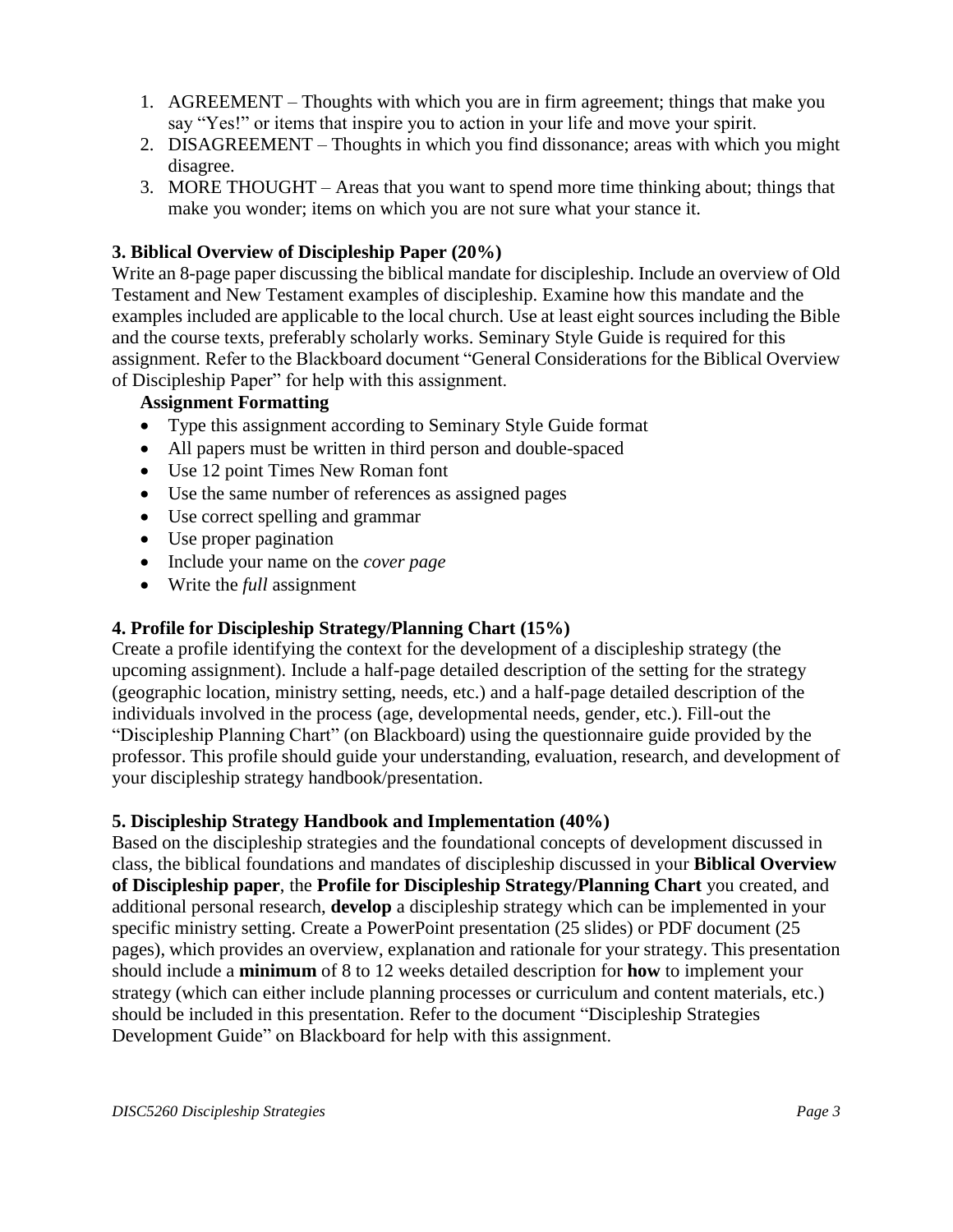This assignment is an embedded assignment that will be completed by all students for all sections of this course. Please complete the assignment according to provided rubric (page 5 of this syllabus).

#### **Evaluation of Grade**

| <b>Biblical Overview of Discipleship Paper</b>    | 20%  |
|---------------------------------------------------|------|
| Book Critiques (3 at 5% each)                     | 15%  |
| Profile for Discipleship Strategy Planning Chart  | 15%  |
| Discipleship Strategy Handbook and Implementation | 40%  |
| <b>Classroom Decorum and Engagement</b>           | 10%  |
|                                                   | 100% |

#### **Technical Assistance**

For assistance regarding technology, consult ITC (504-816-8180) or the following websites:

1. Selfserve@nobts.edu - Email for technical questions/support requests with the Selfserve.nobts.edu site (Access to online registration, financial account, online transcript, etc.)

2. BlackboardHelpDesk@nobts.edu - Email for technical questions/support requests with the NOBTS Blackboard Learning Management System NOBTS.Blackboard.com.

- 3. ITCSupport@nobts.edu Email for general technical questions/support requests.
- 4. www.NOBTS.edu/itc/ General NOBTS technical help information is provided on this website.

#### **Course Policies**

Students are responsible for completing all reading assignments.

Please arrive on time.

Respect the professor and other members of the class.

Maintain confidentiality when someone shares personal information.

Participate in class and group discussions.

#### **Professor's Policy on Late Assignments**

All work is due on the assigned date and time in the syllabus. Assignments are due before midnight on the day they are due. Late assignments will be penalized an initial 10 percent penalty and one percent for each day after the due date. No assignments will be accepted more than two weeks after the original due date. Submit all assignments electronically on Blackboard. Do not send files as attachments via email to the professor.

#### **Professor's Availability and Assignment Feedback**

The student may contact the professor at any time using the email address provided in the course syllabus. The professor will make every effort to return answers to emailed questions within a 24-hour period of time. Assignments requiring grading will be returned to the student within a reasonable period of time. Student feedback on graded assignments will be provided through the grading rubric located in the student's Blackboard Grade Book. The student will find comments in the grading rubric, as well as on graded paper assignments. The student may also email the course grader with questions regarding grading.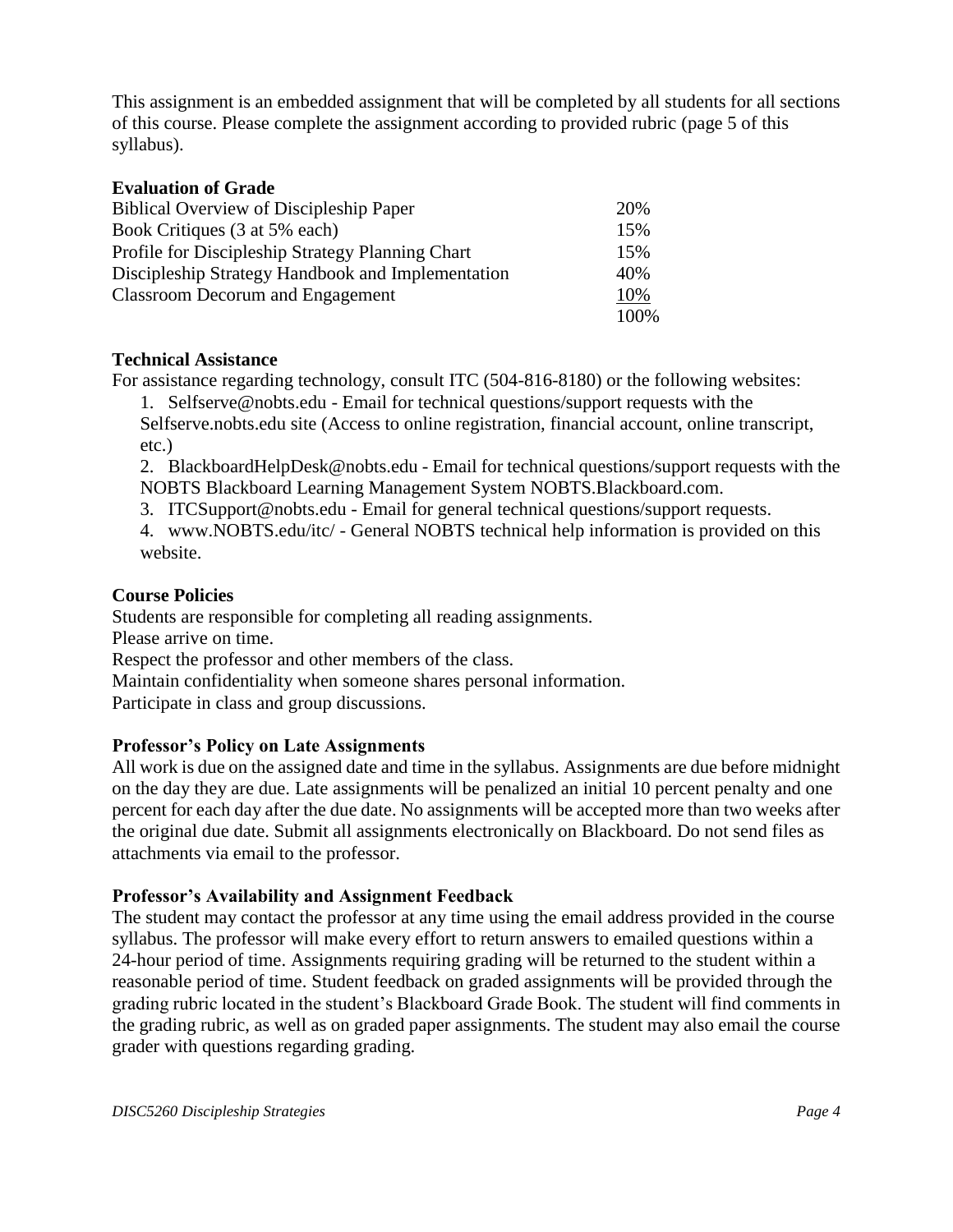#### **Style and Formatting**

A copy of the approved NOBTS Style Guide can be found in the course Blackboard shell, or can be located online at the Writing Center's page on the seminary website at: [https://www.nobts.edu/\\_resources/pdf/writing/StyleGuide.pdf](https://www.nobts.edu/_resources/pdf/writing/StyleGuide.pdf)

#### **Help for Writing Papers at "The Write Stuff"**

This is the official NOBTS Writing Center online help site for writing academic papers and essays. <http://www.nobts.edu/writing/default.html> You will discover writing guides, tips, and valuable information to help you become a better writer. Go here for Turabian helps and guidelines.

In addition, the website Grammarly (www.grammarly.com) will help you become a better writer. Eazypaper (www.eazypaper.com) will help you automatically format your sources.

#### **Academic Honesty Policy**

All graduate and undergraduate NOBTS students, whether on-campus, internet, or extension center students, are expected to adhere to the highest Christian standard of honesty and integrity when completing academic assignments for all courses in every delivery system format. The Bible provides our standard for academic integrity and honesty. This standard applies whether a student is taking tests, quizzes, exams, writing papers, completing Discussion Boards, or any other course requirement.

#### **Plagiarism on Written Assignments**

NOBTS has a no tolerance policy for plagiarism. Please be aware that plagiarism in certain cases may result in expulsion from the seminary. Refer to the NOBTS Student Handbook [http://www.nobts.edu/\\_resources/pdf/studentservices/NOBTSHandbook.pdf](http://www.nobts.edu/_resources/pdf/studentservices/NOBTSHandbook.pdf) where the definition, penalties and policies associated with plagiarism are clearly defined.

#### **Academic Policies**

Academic policies related to absences, grading scale, final examination schedules, and other topics can be found in the current online catalog: *[New Orleans Baptist Theological Seminary Graduate](http://www.nobts.edu/_resources/pdf/academics/GraduateCatalog.pdf)  [Catalog.](http://www.nobts.edu/_resources/pdf/academics/GraduateCatalog.pdf)*

#### **Grading Scale**

Each students final grade will be based on your total accumulation of points as indicated under the Assignments and Evaluation Criteria section of this syllabus, according to the grading scale in the NOBTS catalog.

A 93-100 B 85-92 C 77-84 D 70-76 F 69 and below

#### **Extra Credit**

The policy for extra credit in this course is students can submit an additional Journal Article Review for extra credit. The extra journal article review will not substitute or replace any course assignment. The extra credit assignment is worth up to three points on the final grade.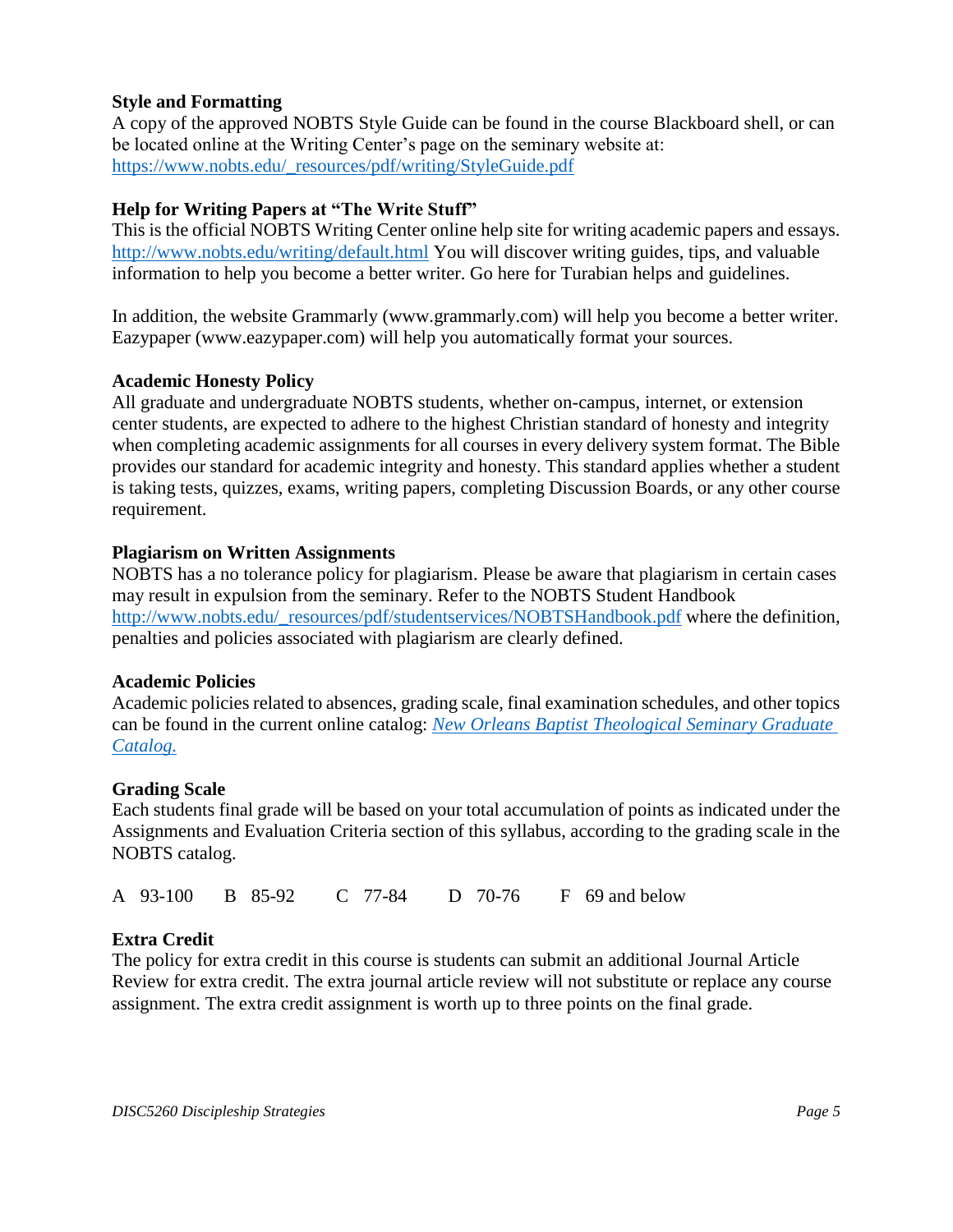#### **Academic Policies**

Academic policies relating to absences, grading scale, final examination schedules, and other topics can be found in the current graduate online catalog: http://www.nobts.edu/\_resources/pdf/academics/GraduateCatalog.pdf

#### **Policy for Graduating Seniors**

Graduating seniors are responsible for alerting the professor of your intention to graduate. All of your assignments must be completed by noon (12:00pm) on the Wednesday prior to commencement exercises.

#### **Special Needs**

If you need an accommodation for any type of disability, please email me to discuss any modifications you may need.

#### **Withdrawal from the Course**

The administration has set deadlines for withdrawal. These dates and times are published on the academic calendar. Administration procedures must be followed. You are responsible to handle withdrawal requirements. A professor cannot issue a withdrawal. You must complete the proper paperwork to ensure you will not receive a final grade of "F" in the course if you choose not to engage in the online class once you are enrolled.

#### **Hurricane/Severe Weather Evacuation**

For up-to-date weather information stay tuned to:

- WBSN FM-89.1
- WWL Channel 4
- WWL AM-870
- www.nobts.edu

#### **Mandatory Evacuation**

Hurricane season lasts from June 1 to November 30. If the Mayor of New Orleans or the President of NOBTS recommends that you leave the city, then do so. If a mandatory evacuation is called, everyone except emergency personnel must leave. Staying on campus is not an option. See the *Student Handbook* for further information regarding hurricane preparedness, evacuation, and shelter.

#### **Selected Bibliography**

Adsit, Christopher B. *Personal Disciplemaking: A Step-by-step Guide for Leading a New Christian from New Birth to Maturity*. Orlando, FL: Integrated Resources, 1996.

Blackaby, Henry and Richard. *Spiritual Leadership: Moving People on to God's Agenda.*  Nashville, TN: B & H Publishers, 2001.

Bonhoeffer, Dietrich. *The Cost of Discipleship.* New York: Macmillan, 1937.

Briner, Bob and Ray Pritchard. *The Leadership Lessons of Jesus: A Timeless Model for Today's Leaders.* Nashville, TN: B & H Publishers, 1997.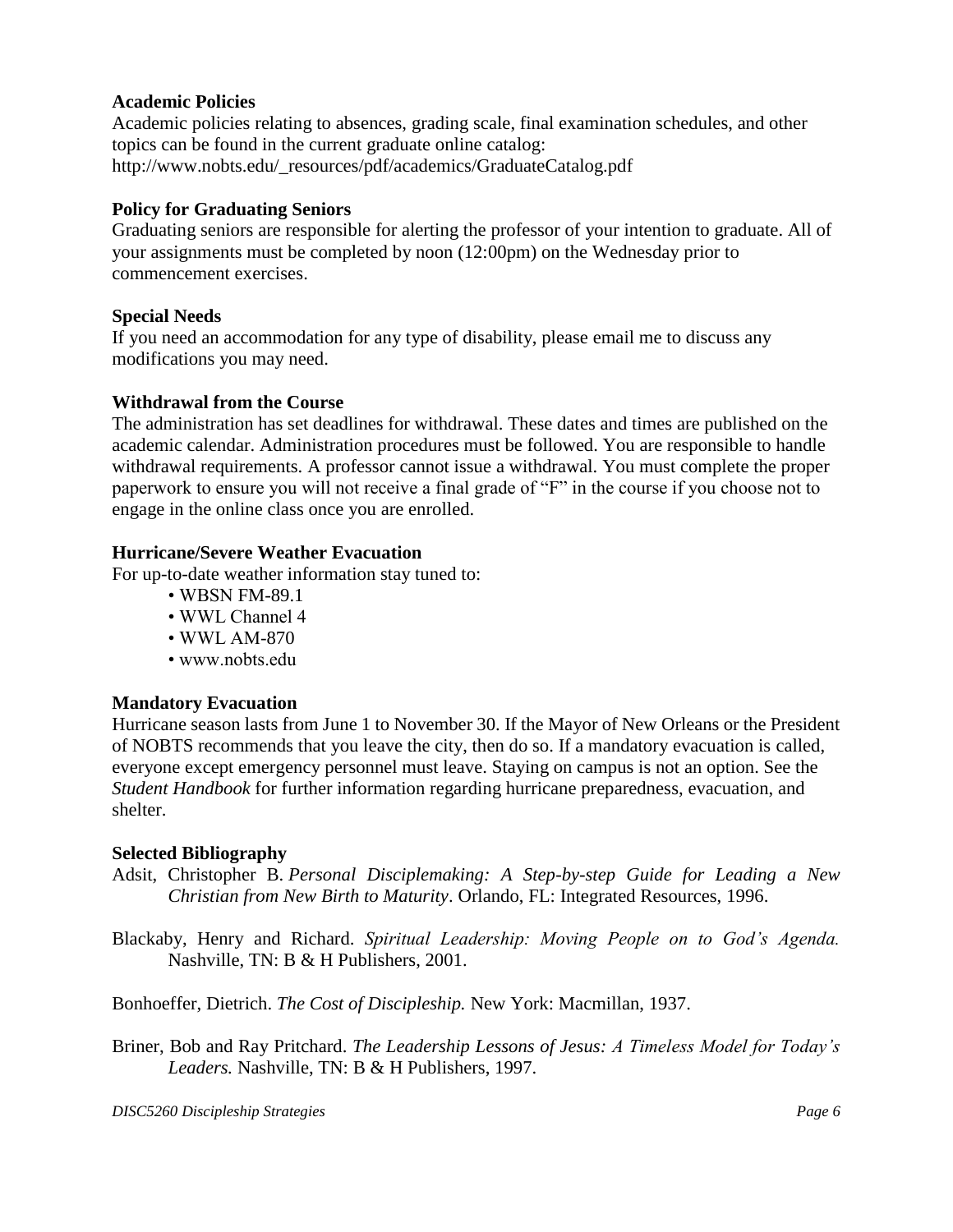- Bruce, A. B. *The Training of the Twelve*. Reprint ed. Grand Rapids, MI: Kregel Publications, 1971.
- Calkins, Raymond. *How Jesus Dealt With Men.* New York: Abingdon-Cokesbury Press, 1942.
- Camp, Lee C. *Mere Discipleship: Radical Christianity in a Rebellious World.* Grand Rapids, MI: Brazos Press, 2008.
- Cloud, Henry, and John Townsend. *How People Grow: What the Bible Reveals About Personal Growth*. Grand Rapids, MI: Zondervan, 2001.
- Cocklereece, Tom. *Simple Discipleship: How to Make Disciples in the 21st Century*. St. Charles, IL: ChurchSmart Resources, 2009.
- Cole, Neil. *Search and Rescue: Becoming a Disciple Who Makes a Difference*. Grand Rapids, MI: Baker Books, 2008.
- Coleman, Robert E. *The Master Plan of Evangelism.* Old Tappan: Fleming H. Revell Company, 1964.
- Dodson, Jonathan K. *Gospel-Centered Discipleship*. Wheaton, IL: Crossway, 2012.
- Eims, LeRoy. *The Lost Art of Disciple Making*. Grand Rapids, MI: Zondervan, 1978.
- Gangel, Kenneth. "The Meaning of Leadership" in *Leadership Handbook of Management & Administration*. James D. Berkley, ed. Grand Rapids, MI: Baker Books, 2007.
- Goleman, Daniel, Richard Boyatis, and Annie McKee. *Primal Leadership: Revitalizing the Power of Emotional Intelligence.* Boston: Harvard Business School Press, 2004.
- Habermas, Ronald T. *Introduction to Christian Education and Formation: A Lifelong Plan for Christ-Centered Restoration*. Grand Rapids, MI: Zondervan, 2008.
- Hedges, Brian G. *Christ Formed in You: The Power of the Gospel for Personal Change*. Wapwallopen, PA: Shepherd Press, 2010.
- Hesselbein, Frances and Marshall Goldsmith, eds. *The Leader of the Future 2: Visions, Strategies, and Practices for the New Era.* San Francisco: Jossey-Bass, 2006.
- Hodges, Herb. *Tally Ho the Fox: The Foundation for Building World-Visionary, World-Impacting, Reproducing Disciples*. 2 ed. Augusta, GA: Manhattan Source, 2001.
- Hull, Bill. *The Complete Book of Discipleship: On Being and Making Followers of Christ.*  Colorado Springs, CO: NavPress, 2006.
- \_\_\_\_\_. *The Disciple-Making Church.* Grand Rapids, MI: Fleming H. Revell, 1990.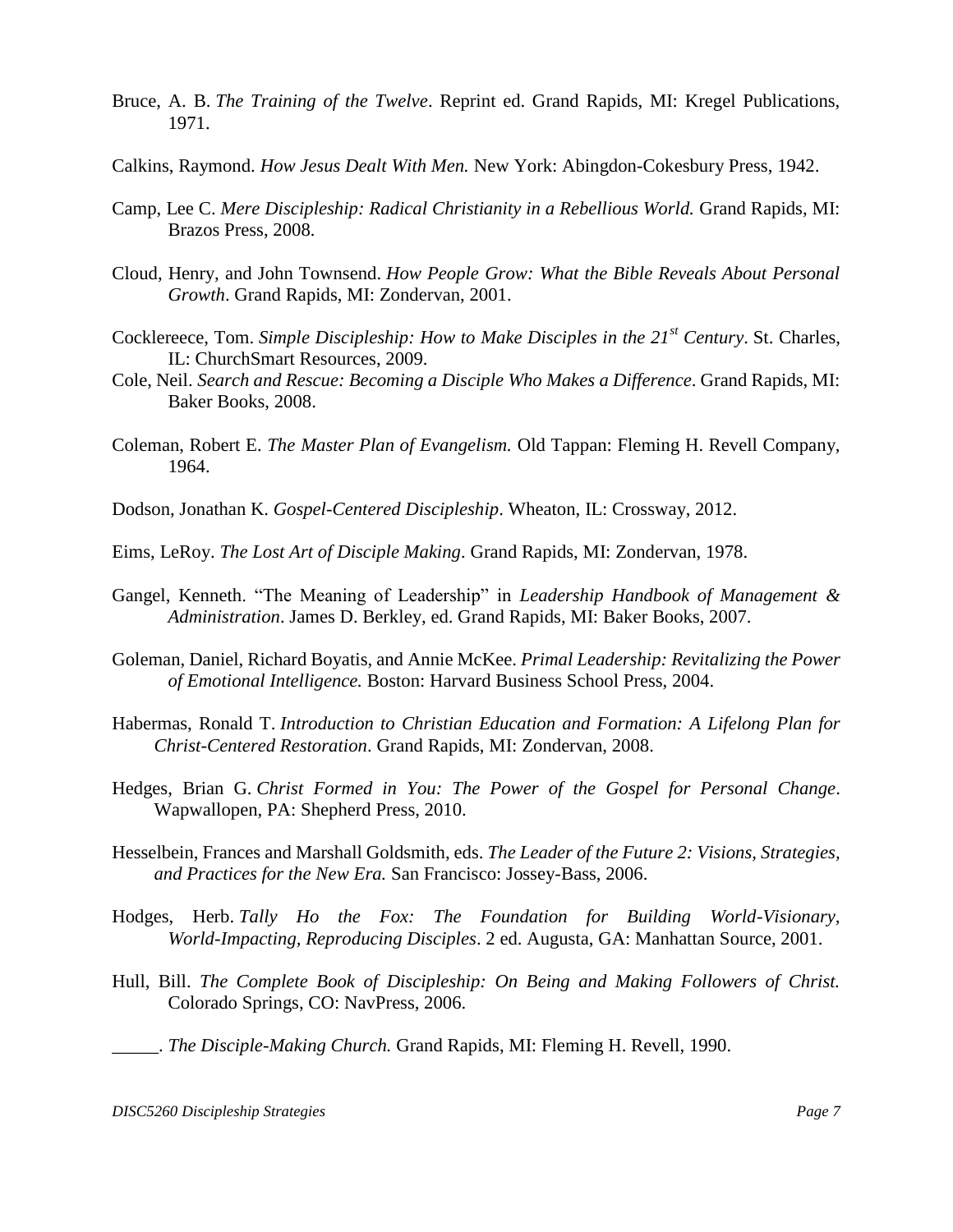- Hunt, Josh, and Larry Mays. *Disciple-Making Teachers: How to Equip Adults for Growth and Action*. Loveland, CO: Group Publishing Inc., 1998.
- Huxhold, Harry N. *Twelve Who Followed: The Story of Jesus and His First Disciples.*  Minneapolis, MN: Augsburg Publishing House, 1987.
- Iorg, Jeff. *The Painful Side of Leadership: Moving Forward Even When It Hurts*. Nashville, TN: B&H Books, 2009.
- Issler, Klaus. *Living Into the Life of Jesus: The Formation of Christian Character*. Downers Grove, IL: IVP Books, 2012.
- Jones, Laurie Beth. *Jesus CEO: Using Ancient Wisdom for Visionary Leadership.* New York: Hyperion, 1995.
- Koessler, John. *True Discipleship: The Art of Following Jesus*. Chicago, IL: Moody Publishers, 2003.
- Lane, Timothy S., and Paul David Tripp. *How People Change*. Greensboro, NC: New Growth Press, 2006.
- Lawless, Chuck. *Discipled Warriors: Growing Healthy Churches That Are Equipped for Spiritual Warfare*. Grand Rapids, MI: Kregel Academic & Professional, 2002.
- Mancini, Will. *Innovating Discipleship: Four Paths to Real Discipleship Results (Church Unique Intentional Leader Series)*. Lexington, KY: CreateSpace Independent Publishing Platform, 2013.
- McCallum, Dennis and Jessica Lowery. *Organic Disciplemaking: Mentoring Others Into Spiritual Maturity and Leadership.* Houston, TX: Touch Publications, 2006.
- Mitchell, Michael R. *Leading, Teaching, and Making Disciples: World-Class Christian Education in the Church, School, and Home.* Bloomington, IN: Crossway Books, 2010.
- Ogden, Greg. "Servant Leadership" in *Leadership Handbook of Management & Administration*. James D. Berkley, ed. Grand Rapids, MI: Baker Books, 2007.
	- \_\_\_\_\_. *Transforming Discipleship: Making Disciples a Few at a Time*. Downers Grove, IL: IVP Books, 2003.
- \_\_\_\_\_ and Daniel Meyer. *Leadership Essentials: Shaping Vision, Multiplying Influence, Defining Character.* Downers Grove, IL: IVP Connect, 2007.
- O'Grady, John F. *Disciples and Leaders: The Origins of Christian Ministry in the New Testament*. New York: Paulist Press, 1991.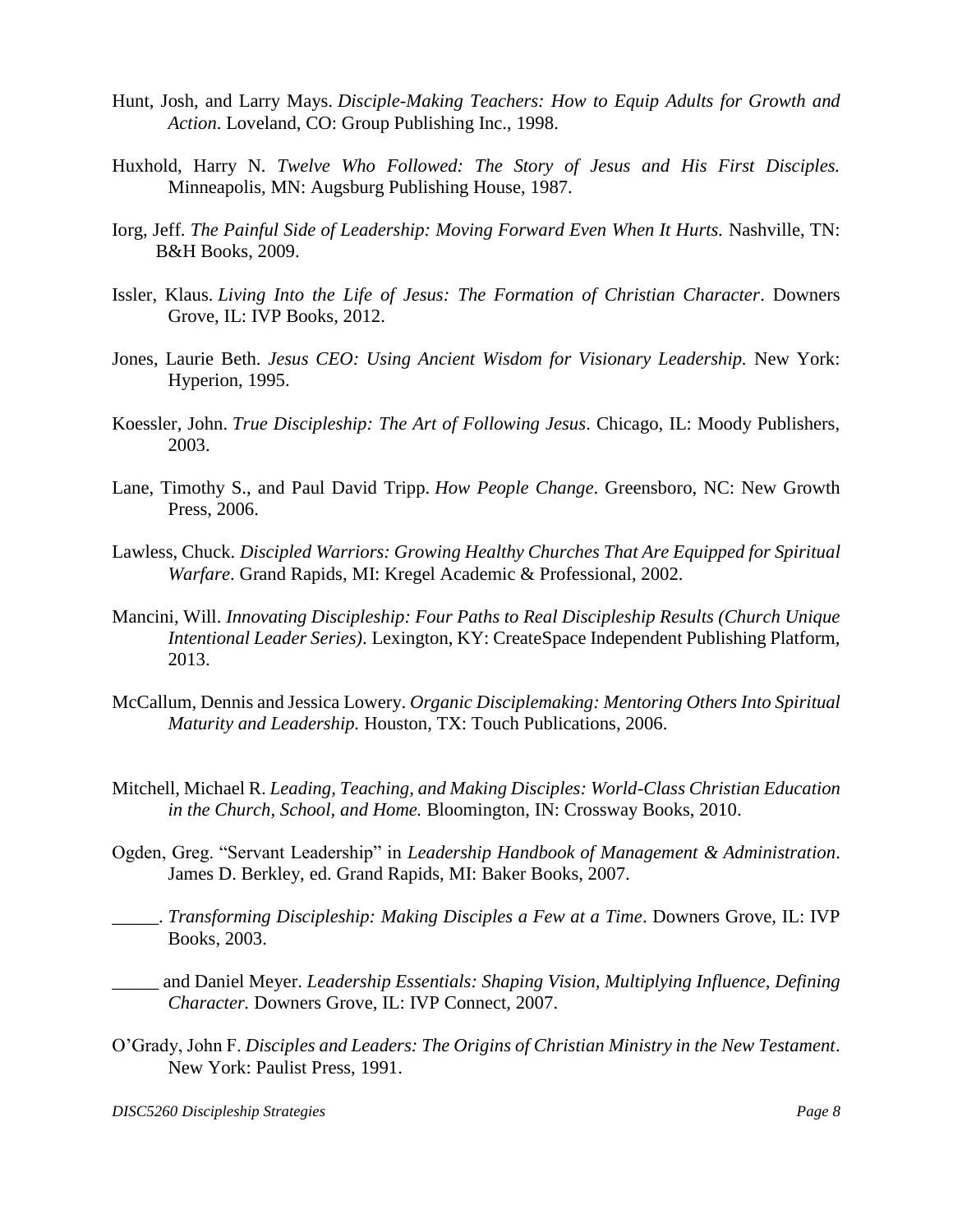- Petersen, Jim. *Lifestyle Discipleship: Encouraging Others to Spiritual Maturity*. Colorado Springs, CO: NavPress, 2007.
- Pettit, Paul, ed. *Foundations of Spiritual Formation: A Community Approach to Becoming Like Christ.* Grand Rapids, MI: Kregel Publications, 2008.
- Pope, Randy, and Kitti Murray. *Insourcing: Bringing Discipleship Back to the Local Church (Leadership Network Innovation Series)*. Grand Rapids, MI: Zondervan, 2013.
- Putman, David. *Breaking the Discipleship Code.* Nashville, TN: B & H Publishing Group, 2008.
- Scazzero, Peter L., and Warren Bird. *The Emotionally Healthy Church: A Strategy for Discipleship That Actually Changes Lives*. Updated & Expanded ed. Grand Rapids, MI: Zondervan, 2010.
- Taylor, Edward Lynn. *The Disciples of Jesus in the Gospel of Mark.* London: University Microfilms International, 1980.
- Wilkins, Michael J. *Following the Master: A Biblical Theology of Discipleship.* Grand Rapids, MI: Zondervan, 1992.
- Willard, Dallas. *The Spirit of the Disciplines: Understanding How God Changes Lives*. San Francisco: Harper & Row Publishers, 1988.
- Wright, N.T. *Following Jesus: Biblical Reflections on Discipleship*. Grand Rapids, MI: Wm. B. Eerdmans Publishing Co., 1995.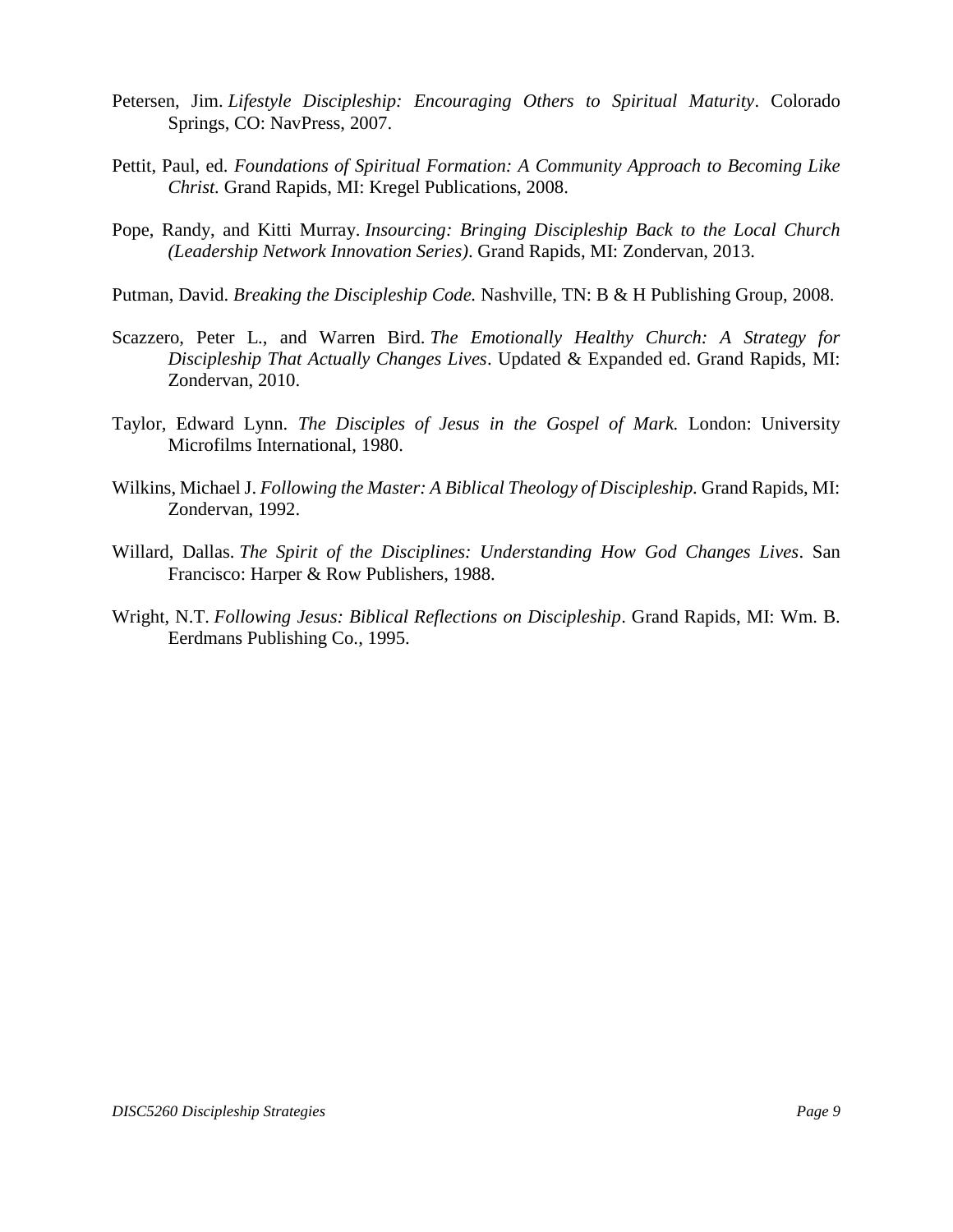### **Strategy Handbook and Implementation Paper Rubric**

| Discipleship Strategy Handbook & Implementation Paper                                                           |                                                                                                                                                                                                                                                                                                                                                                           |                                                                                                                                                                                                                                                                                                          |                                                                                                                                                                                                                                                                                                                           |                                                                                                                                                                                                                                                                                                                                                      |  |  |
|-----------------------------------------------------------------------------------------------------------------|---------------------------------------------------------------------------------------------------------------------------------------------------------------------------------------------------------------------------------------------------------------------------------------------------------------------------------------------------------------------------|----------------------------------------------------------------------------------------------------------------------------------------------------------------------------------------------------------------------------------------------------------------------------------------------------------|---------------------------------------------------------------------------------------------------------------------------------------------------------------------------------------------------------------------------------------------------------------------------------------------------------------------------|------------------------------------------------------------------------------------------------------------------------------------------------------------------------------------------------------------------------------------------------------------------------------------------------------------------------------------------------------|--|--|
| This rubric describes how you will be evaluated for your Discipleship Strategy Handbook & Implementation Paper. |                                                                                                                                                                                                                                                                                                                                                                           |                                                                                                                                                                                                                                                                                                          |                                                                                                                                                                                                                                                                                                                           |                                                                                                                                                                                                                                                                                                                                                      |  |  |
|                                                                                                                 | <b>Levels of Achievement</b>                                                                                                                                                                                                                                                                                                                                              |                                                                                                                                                                                                                                                                                                          |                                                                                                                                                                                                                                                                                                                           |                                                                                                                                                                                                                                                                                                                                                      |  |  |
| Criteria                                                                                                        | <b>Excellent</b>                                                                                                                                                                                                                                                                                                                                                          | Good                                                                                                                                                                                                                                                                                                     | <b>Needs Improvement</b>                                                                                                                                                                                                                                                                                                  | <b>Deficient</b>                                                                                                                                                                                                                                                                                                                                     |  |  |
|                                                                                                                 | 10 Points                                                                                                                                                                                                                                                                                                                                                                 | 8.5 Points                                                                                                                                                                                                                                                                                               | 7 Points                                                                                                                                                                                                                                                                                                                  | 5 Points                                                                                                                                                                                                                                                                                                                                             |  |  |
| Discipleship Content                                                                                            | Strategy is a well thought-out,<br>exceptional strategy that supports the<br>biblical basis for discipleship. The<br>rationale is clearly communicated.<br>Reflects application of critical thinking.<br>Has a clear goal with prudent time<br>stamps that are appropriate. A variety<br>of sources are referenced. Is biblically<br>accurate.                            | Strategy is a well thought-out,<br>good plan that supports the biblical<br>basis for discipleship. The rationale<br>is given. Has application of critical<br>thinking apparent. Has a clear goal<br>with good time stamps. An<br>acceptable number of sources are<br>referenced. Is biblically accurate. | Strategy supports the biblical basis<br>for discipleship. The rationale is<br>vaguely referenced. Has application<br>of critical thinking that is apparent.<br>Has no clear goal and unwise time<br>stamps. A limited number of sources<br>are referenced. Has some<br>inconsistencies.                                   | Strategy provides inconsistent information<br>for the biblical basis for discipleship. No<br>rationale for discipleship is given. Has no<br>apparent application of critical thinking.<br>Has no clear goal and no selected time<br>stamps. A few sources are referenced. Has<br>significant misconceptions or<br>misinterpretation on discipleship. |  |  |
| <b>Grammatical Convention</b>                                                                                   | No spelling, grammatical, or punctuation<br>errors. High-level use of vocabulary and<br>word choice.                                                                                                                                                                                                                                                                      | Few (1 to 3) spelling, grammatical, or<br>punctuation errors. Good use of<br>vocabulary word choice.                                                                                                                                                                                                     | Minimal (3 to 5) spelling, grammatical,<br>or punctuation errors. Low-level use of<br>vocabulary and word choice.                                                                                                                                                                                                         | More than 5 spelling, grammatical, or<br>punctuation errors. Poor use of vocabulary<br>and word choice.                                                                                                                                                                                                                                              |  |  |
| <b>Strategy Organization</b>                                                                                    | Discipleship strategy is clearly focused in<br>an organized and thoughtful manner.<br>Discipleship strategy is constructed in an<br>exceptional and logical pattern to support on specific profile. Strategic steps<br>the mission of the church in the selected<br>profile context.                                                                                      | Discipleship strategy supports the<br>mission of the church. Plan has a<br>pattern, but occasionally is unfocused<br>provided are logical and supports<br>mission of the church in the selected<br>profile context.                                                                                      | Strategy plan has focus but strays from<br>the profile at times. Strategic steps<br>appear to have a pattern, but the<br>pattern is not consistently carried out in<br>the project. Information in the strategy<br>loosely supports the mission of the<br>church in the selected profile context.                         | Strategic planning Content is unfocused and<br>haphazard. Information does not support the<br>solution to the challenge to make disciples.<br>Information provided has no apparent<br>pattern to support the mission of the church<br>in the selected profile context.                                                                               |  |  |
| <b>Presentation Level</b>                                                                                       | Exceptional creativity in visual format<br>with over 20 slides or pages. Multimedia<br>(charts, graphs, tables, illustrations,<br>video) is used or referenced to clarify and used or referenced to illustrate the<br>illustrate the main points. Format<br>enhances the content. Presentation<br>captures audience attention.<br>Presentation is organized, well planned | Good creativity in visual format with 17<br>19 slides or pages. Multimedia (charts,<br>graphs, tables, illustrations, video) is<br>main points. Format is appropriate for<br>the content. Presentation captures<br>audience or reader's attention.<br>Presentation is well organized.                    | Acceptable creativity in visual format<br>with 13-16 slides or pages. Multimedia<br>(charts, graphs, tables, illustrations,<br>video) loosely illustrates the main<br>points. Format does not suit the<br>content. Presentation does not capture<br>audience or reader's attention.<br>Presentation is loosely organized. | Limited creativity in visual format with 12 or<br>less slides or pages. Presentation appears<br>sloppy and/or unfinished. Multimedia<br>(charts, graphs, tables, illustrations, video) is<br>overused or underused. Format does not<br>enhance content. Presentation has no clear<br>organization.                                                   |  |  |
| Late Work Penalty                                                                                               | 0 Points                                                                                                                                                                                                                                                                                                                                                                  | -1 Points                                                                                                                                                                                                                                                                                                | -2 Points                                                                                                                                                                                                                                                                                                                 | -3 Points                                                                                                                                                                                                                                                                                                                                            |  |  |
|                                                                                                                 |                                                                                                                                                                                                                                                                                                                                                                           |                                                                                                                                                                                                                                                                                                          |                                                                                                                                                                                                                                                                                                                           |                                                                                                                                                                                                                                                                                                                                                      |  |  |
| <b>Additional Missed Points</b>                                                                                 | 0 Points<br>No additional missed points.                                                                                                                                                                                                                                                                                                                                  | -1 Points<br>Reason Provided in Feedback.                                                                                                                                                                                                                                                                | -2 Points<br>Reason Provided in Feedback.                                                                                                                                                                                                                                                                                 | -3 Points<br>Reason Provided in Feedback.                                                                                                                                                                                                                                                                                                            |  |  |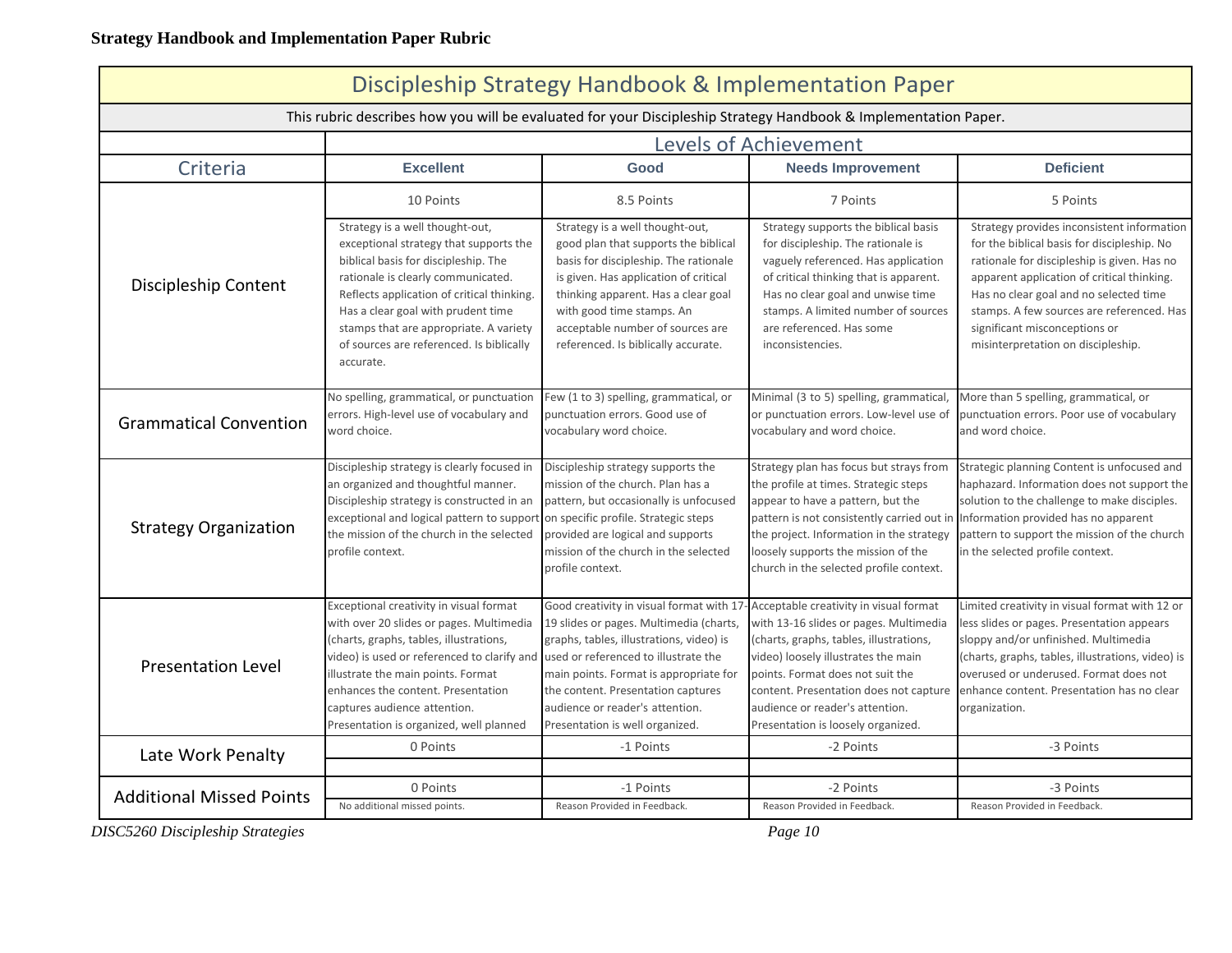# **DISC5260 Discipleship Strategies**

| Date                                                                                                                                                                                                                                                                                  | Units                                                                                                                                                                                                                                                                                                                      | <b>Reading Due</b>                                                                                    | <b>Assignments Due</b>                       |
|---------------------------------------------------------------------------------------------------------------------------------------------------------------------------------------------------------------------------------------------------------------------------------------|----------------------------------------------------------------------------------------------------------------------------------------------------------------------------------------------------------------------------------------------------------------------------------------------------------------------------|-------------------------------------------------------------------------------------------------------|----------------------------------------------|
| <b>Monday, May 23</b><br>$1:00-2:15$ pm – Session 1<br>$2:15-2:30$ pm – Break<br>$2:30-3:45$ pm – Session 2<br>$3:45-4:00$ pm – Break<br>$4:00-5:00$ pm – Session 3                                                                                                                   | Unit 1: Introduction to<br>Discipleship Strategies<br>Unit 2: What is the<br>Mission of the Church?<br>Unit 3: What is Biblical<br>Discipleship?                                                                                                                                                                           | Malphurs, ch. 1-4<br>Dean/Stewart, ch.<br>$1-6$<br>Coleman, ch. 1-4<br>Absalom/Harrington,<br>ch. 1-3 | No assignment due                            |
| Tuesday, May 24<br>$9:00-10:15$ am - Session 4<br>$10:15-10:30am - Break$<br>10:30-11:45am - Session 5<br>$11:45$ am- $1:00$ pm - Lunch<br>$1:00-2:15$ pm – Session 6<br>$2:15-2:30$ pm - Break<br>$2:30-3:45$ pm – Session 7<br>$3:45-4:00$ pm - Break<br>$4:00-5:00$ pm – Session 8 | Unit 4: Who are My<br>Disciples?<br>Unit 5: The Pattern of<br>Spiritual Growth<br>Unit 6: Discipleship<br>Shifts & Church<br>Categories<br>Unit 7: Strategy<br>Development<br>Unit 8: Approaches to<br>Disciple-Making                                                                                                     | Malphurs, ch. 6-9<br>Dean/Stewart, ch.<br>$7-9$<br>Absalom/Harrington,<br>ch. 4-8                     | No assignment due                            |
| <b>Wednesday, May 25</b><br>$9:00-10:15am - Session 9$<br>$10:15-10:30am - Break$<br>$10:30-11:45am - Session 10$<br>$11:45$ am- $1:00$ pm - Lunch<br>$1:00-2:00$ pm – Session 11                                                                                                     | Unit 9: Five Models of<br>Discipleship<br>Unit 10: Mentoring Men<br>and Women<br>Unit 11: Preschoolers,<br>Children, and<br>Discipleship<br>Unit 12: Teenagers,<br>Families, and<br>Discipleship<br>Unit 13: Evaluation of<br>Discipleship Strategies<br>Unit 14: Discipleship<br><b>Strategy Presentation</b><br>Overview |                                                                                                       | <b>Book Critiques due</b><br>before midnight |

#### **Course Schedule**